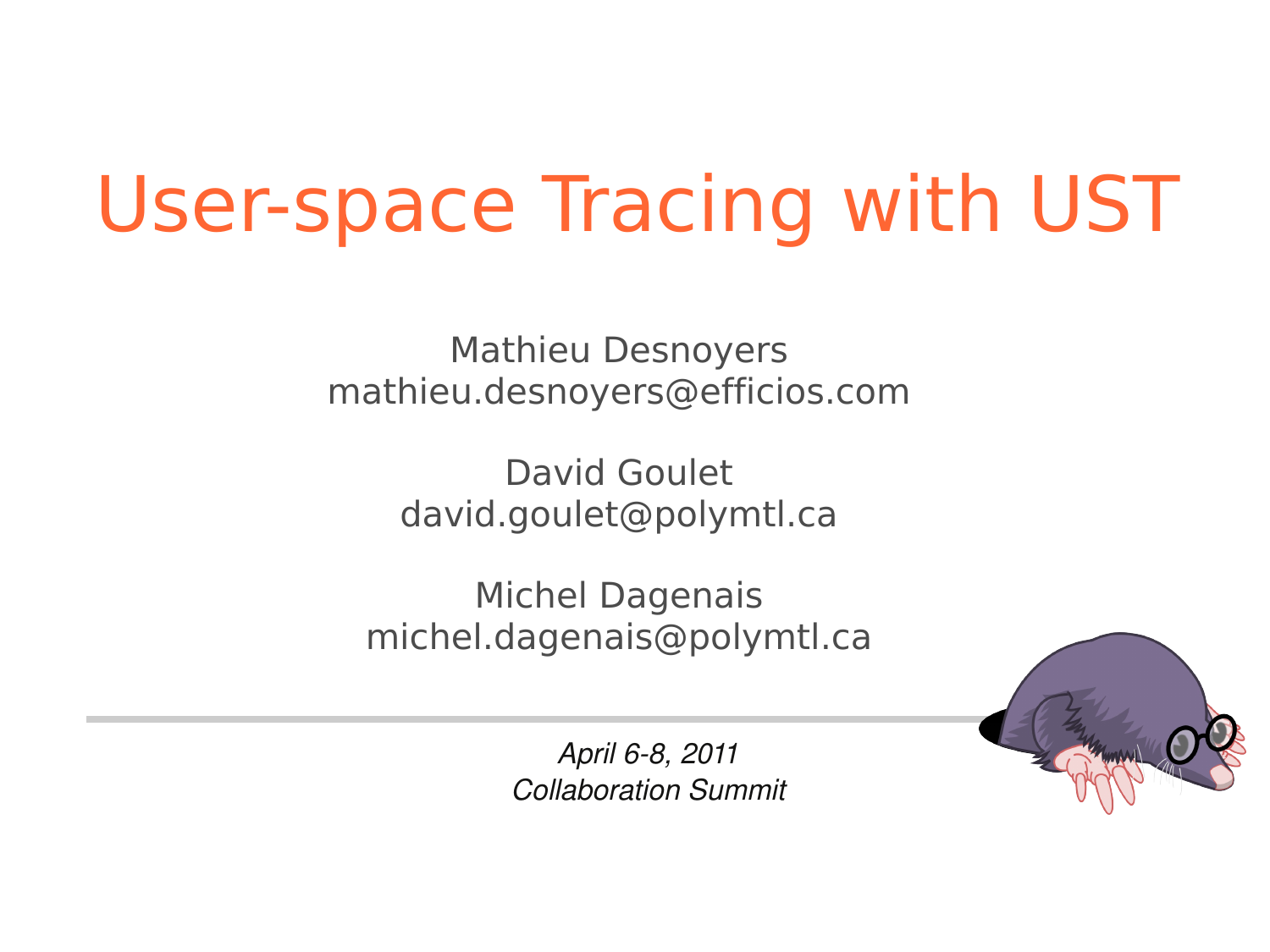### Presenters

- Mathieu Desnoyers
	- EfficiOS Inc.
	- Work funded by Ericsson
- David Goulet
	- Focus on production systems
	- Academia (Ecole Polytechnique de Montréal)
	- Industry (Révolution Linux)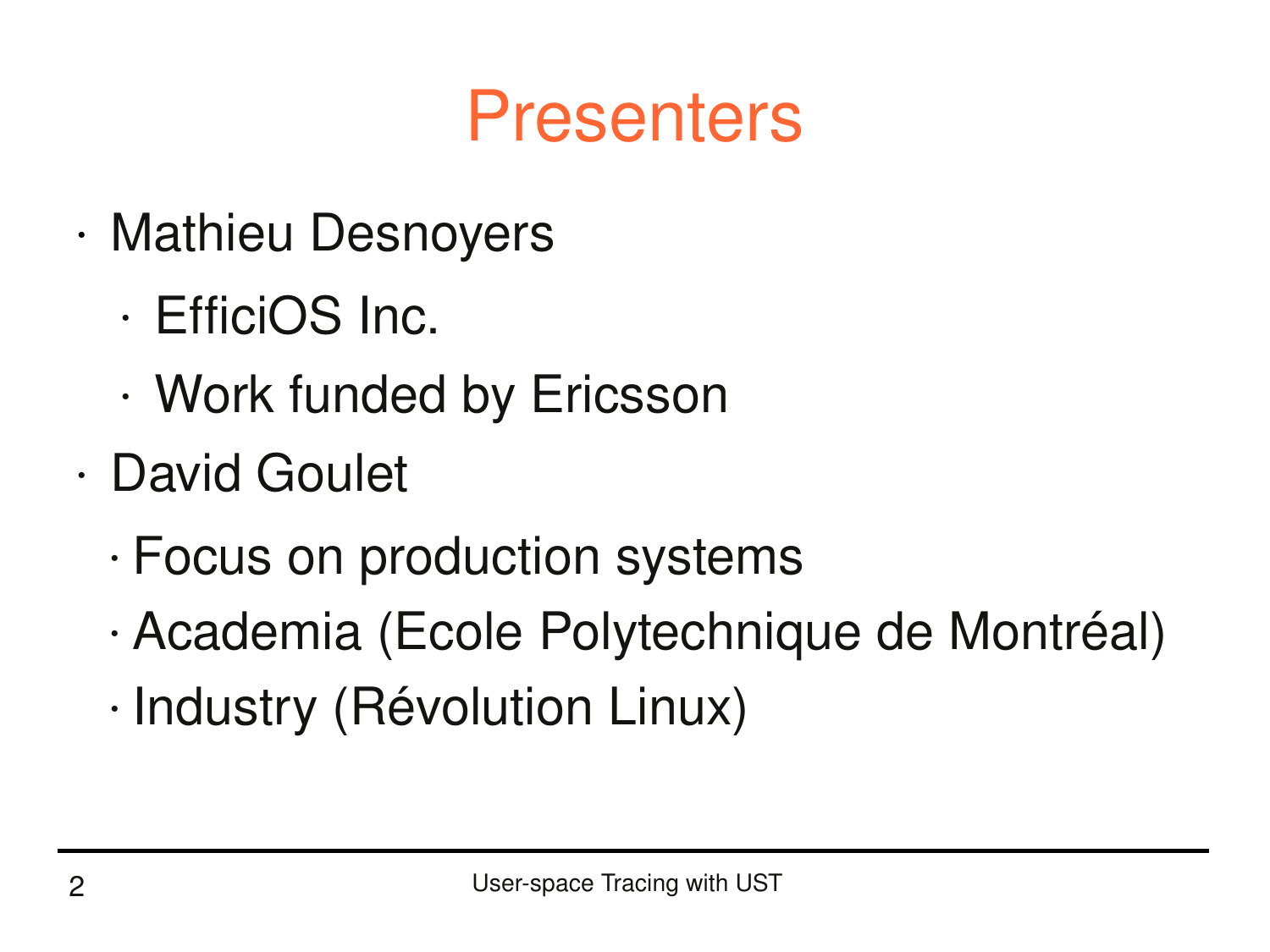# Status of LTTng

- Shipped in
	- i. Wind River Linux, Montavista, STlinux, Linaro, Yocto
	- ii. Novell Enterprise edition
- Packages
	- i. Debian and Ubuntu
		- UST, Userspace RCU, lttv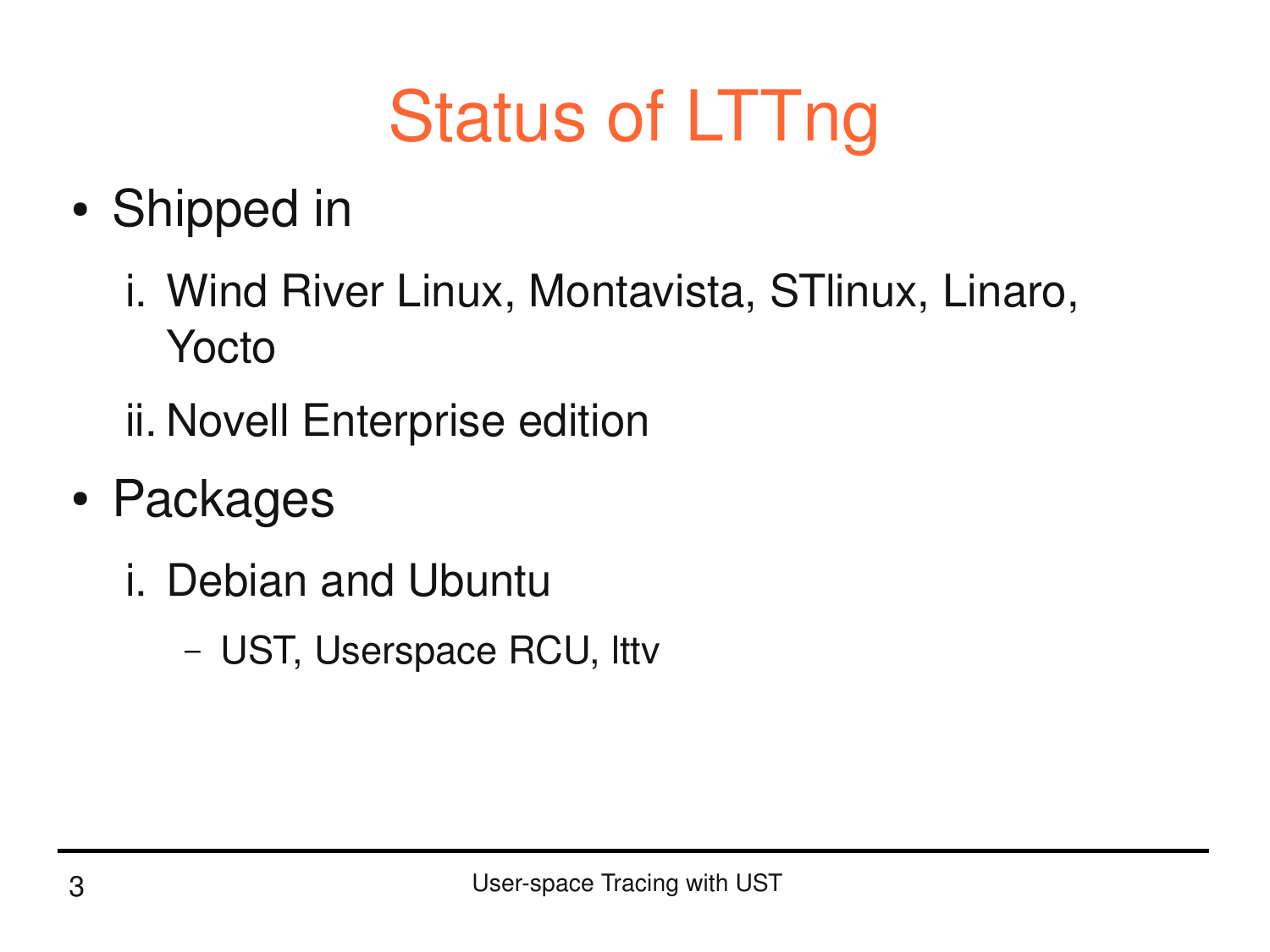## What is UST?

- UST, a.k.a. LTTng-UST, is the LTTng Userspace tracer
- Entirely stand-alone
	- i. Works on vanilla Linux kernels
- Trace
	- i. Applications
	- ii. Libraries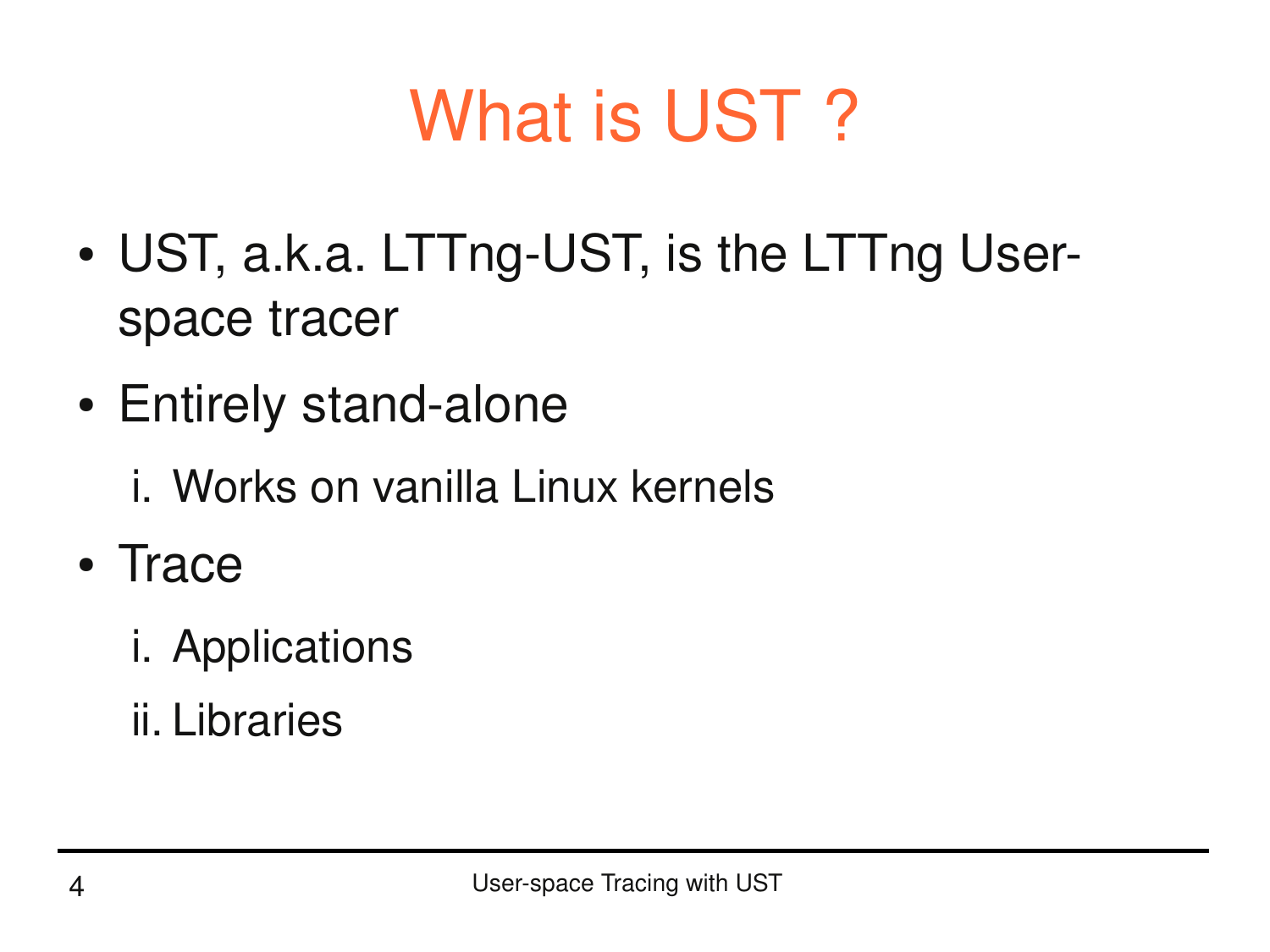### **Content**

- 1. Current UST Features
- 2. LTTng User Interface Unification
	- Kernel / User-space tracing
- 3. Collaboration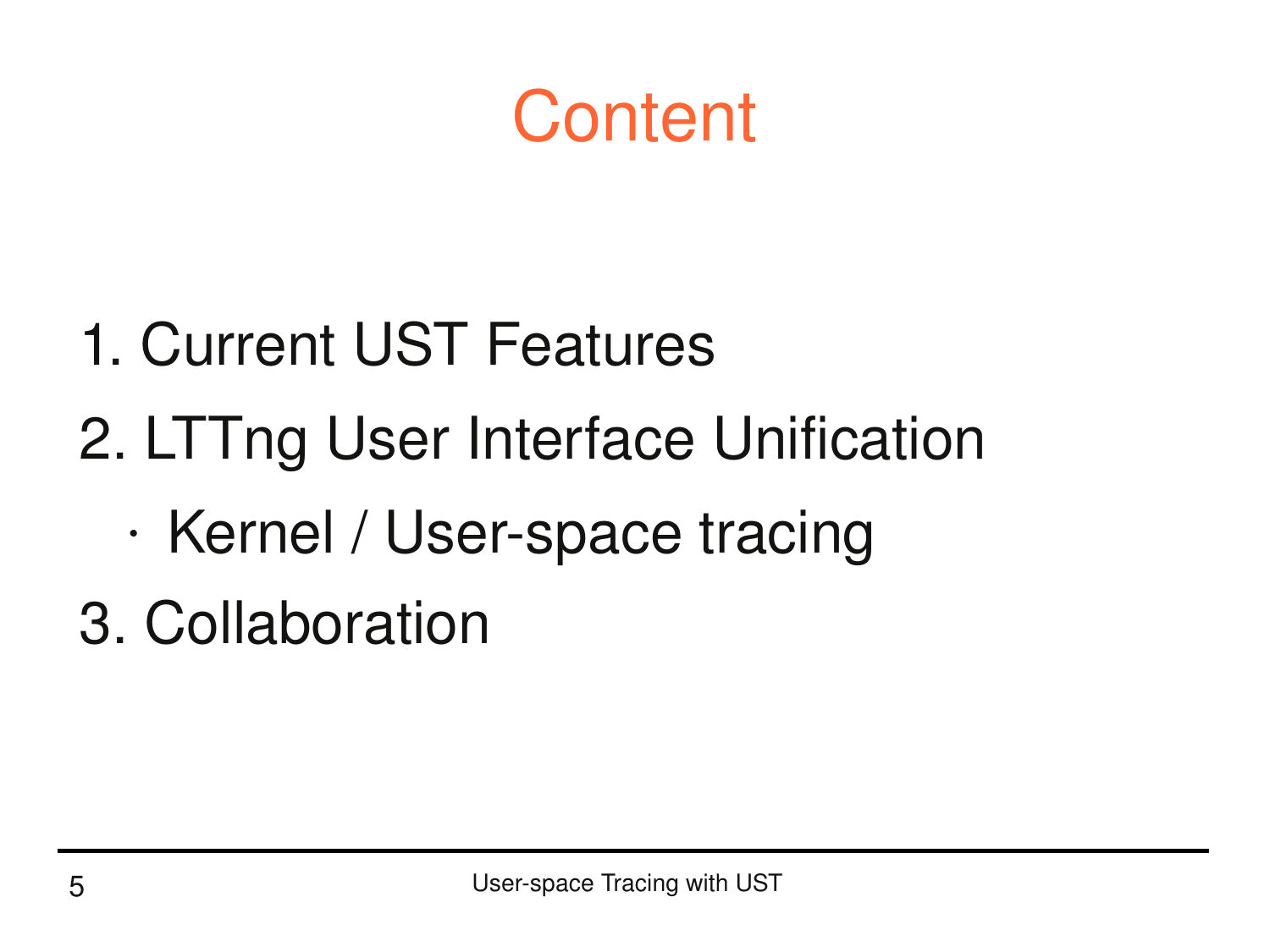# Current UST Features Interface Unification **Collaboration**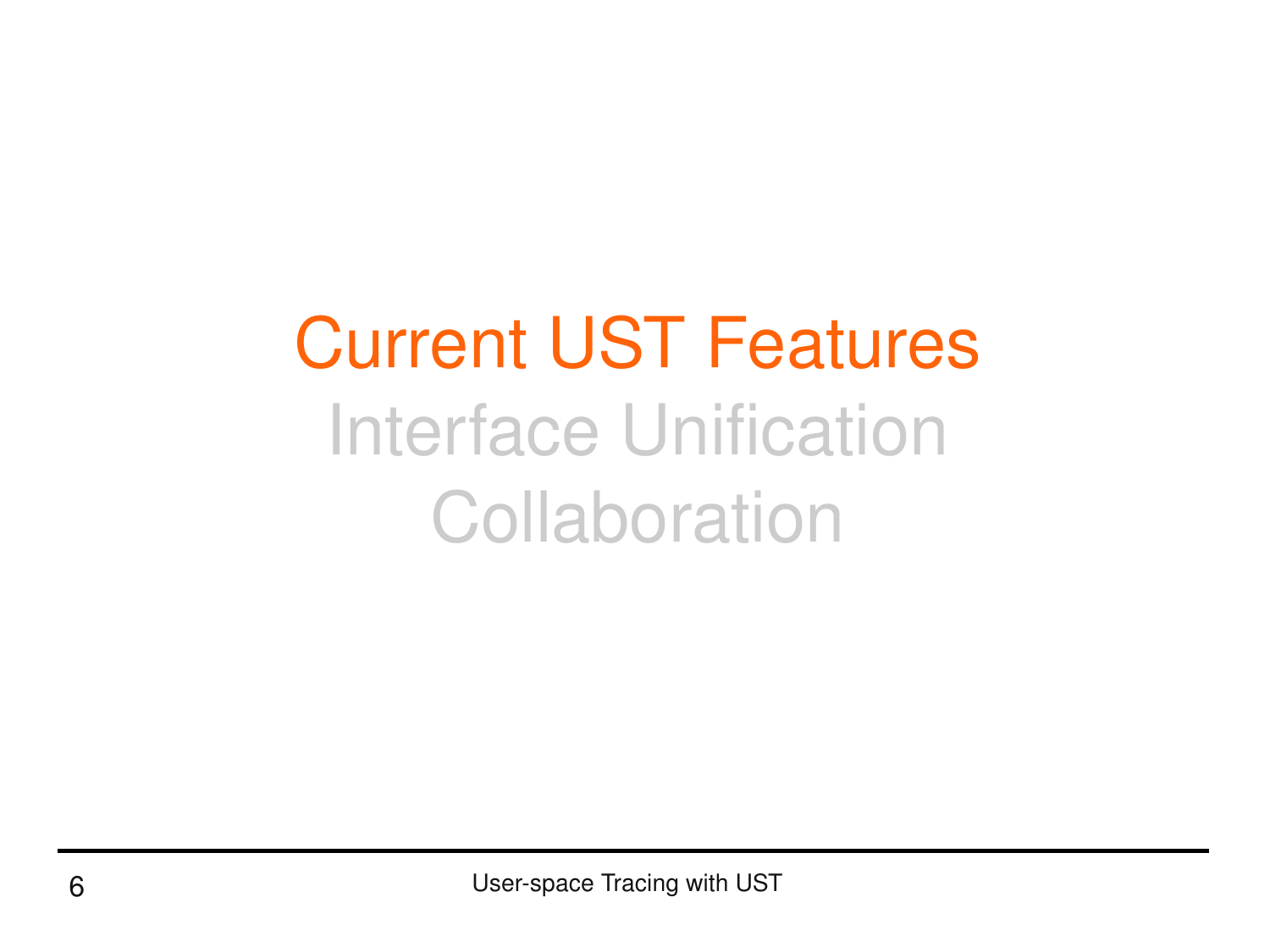- 1. Current UST Features
- Flexibility
	- Enable/Disable any *tracepoint* before and during tracing
- External data buffers
	- Crash : the UST consumer still able to get the data out!
- Performance
	- 190ns/event (high data volume tracer)
- Linear scalability
- *Disk output and flight recorder* mode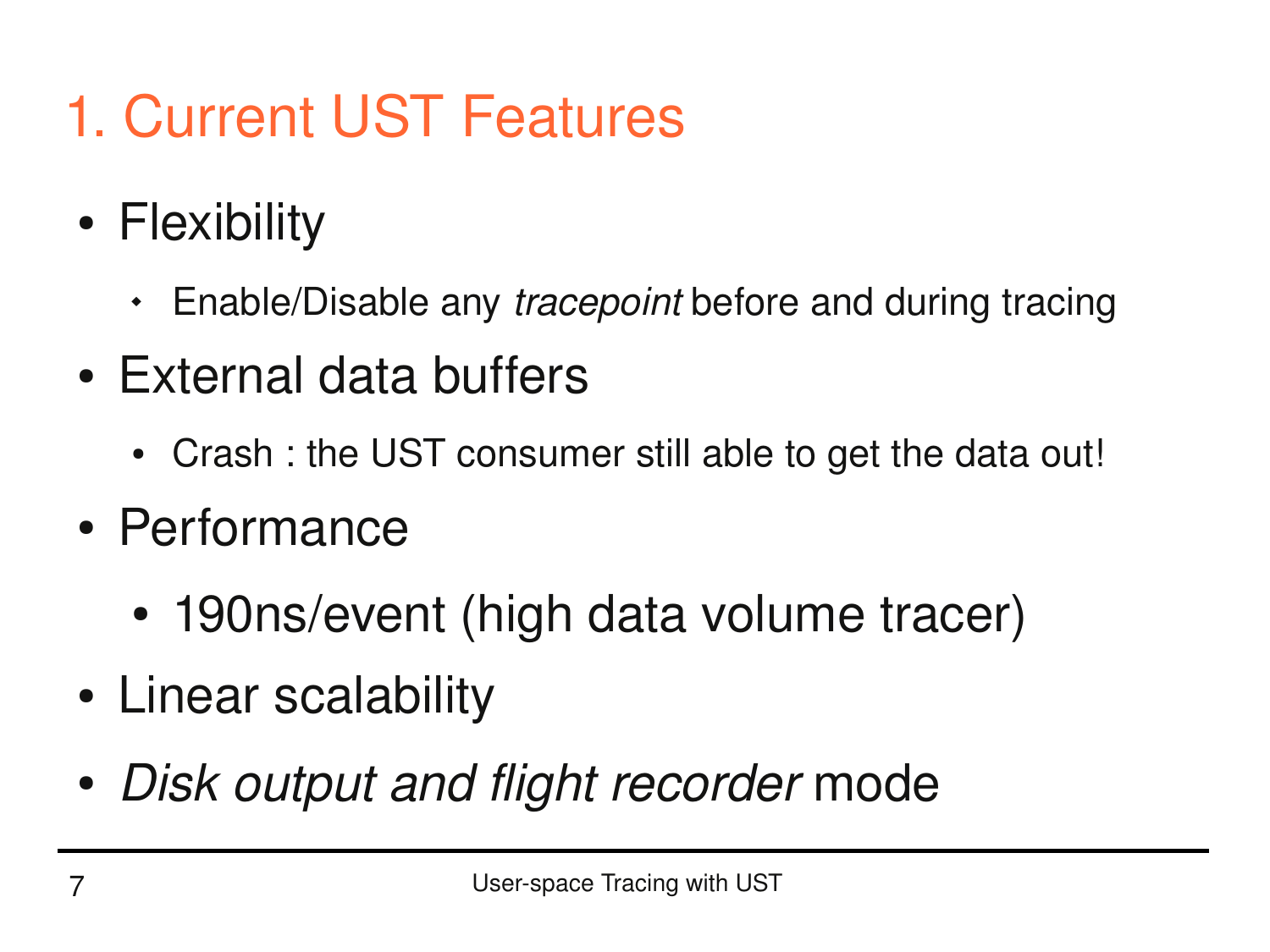### 1. Current UST Features - Instrumentation

• Markers



So easy to use! Here to stay!

• Tracepoints/TRACE EVENT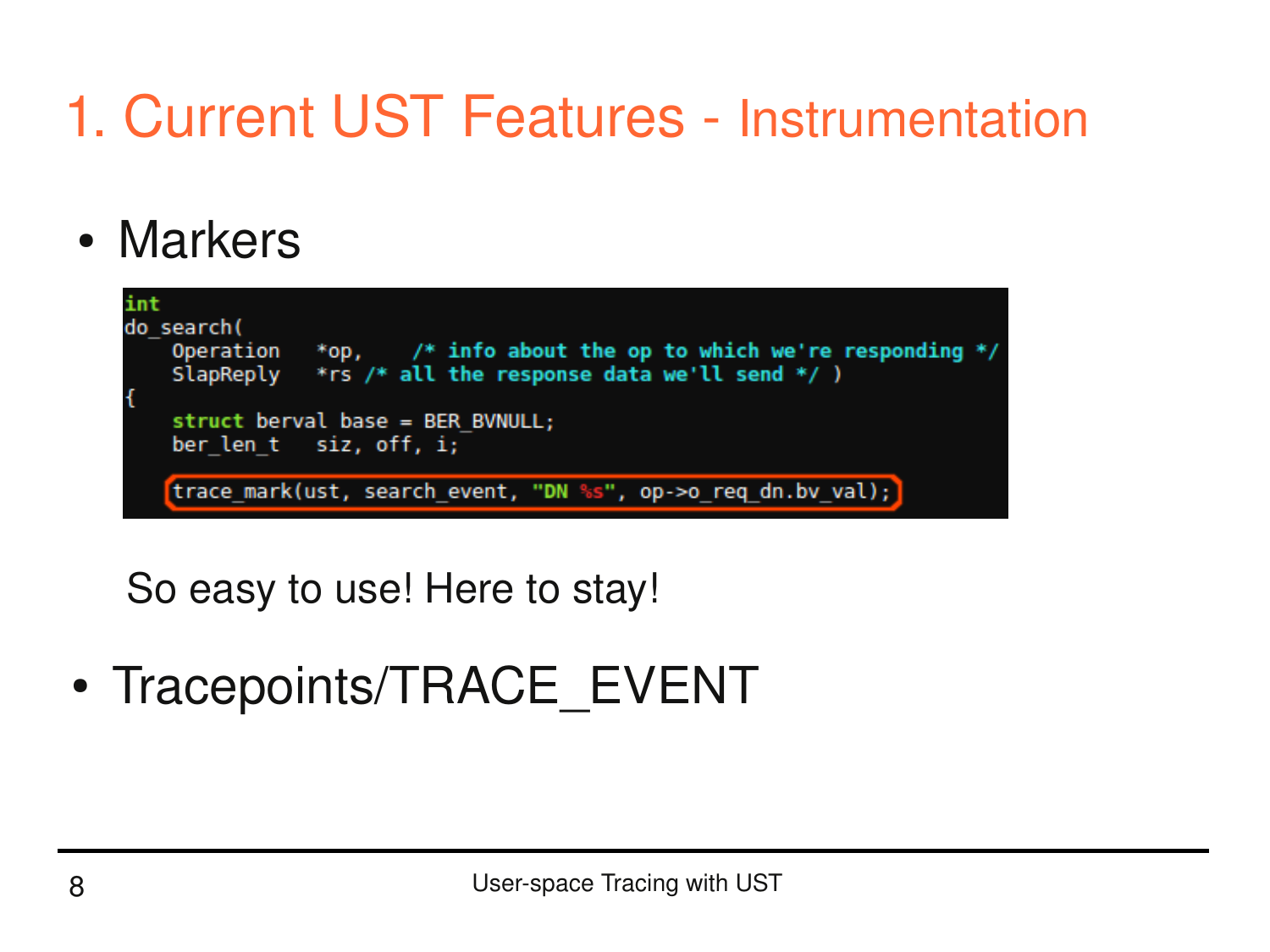#### 1. Current UST Features - Trace Clock

- CLOCK TRACE (13 Jan 2011)
	- LTTng kernel 0.240 or higher
	- UST 0.11 or higher
	- Timestamp synchronized (kernel and user-space)
		- ➔ Common time reference for simultaneous viewing
	- Only for x86 and x86 64
		- ➔ Very easy to do for other arch.
	- We need that mainline :)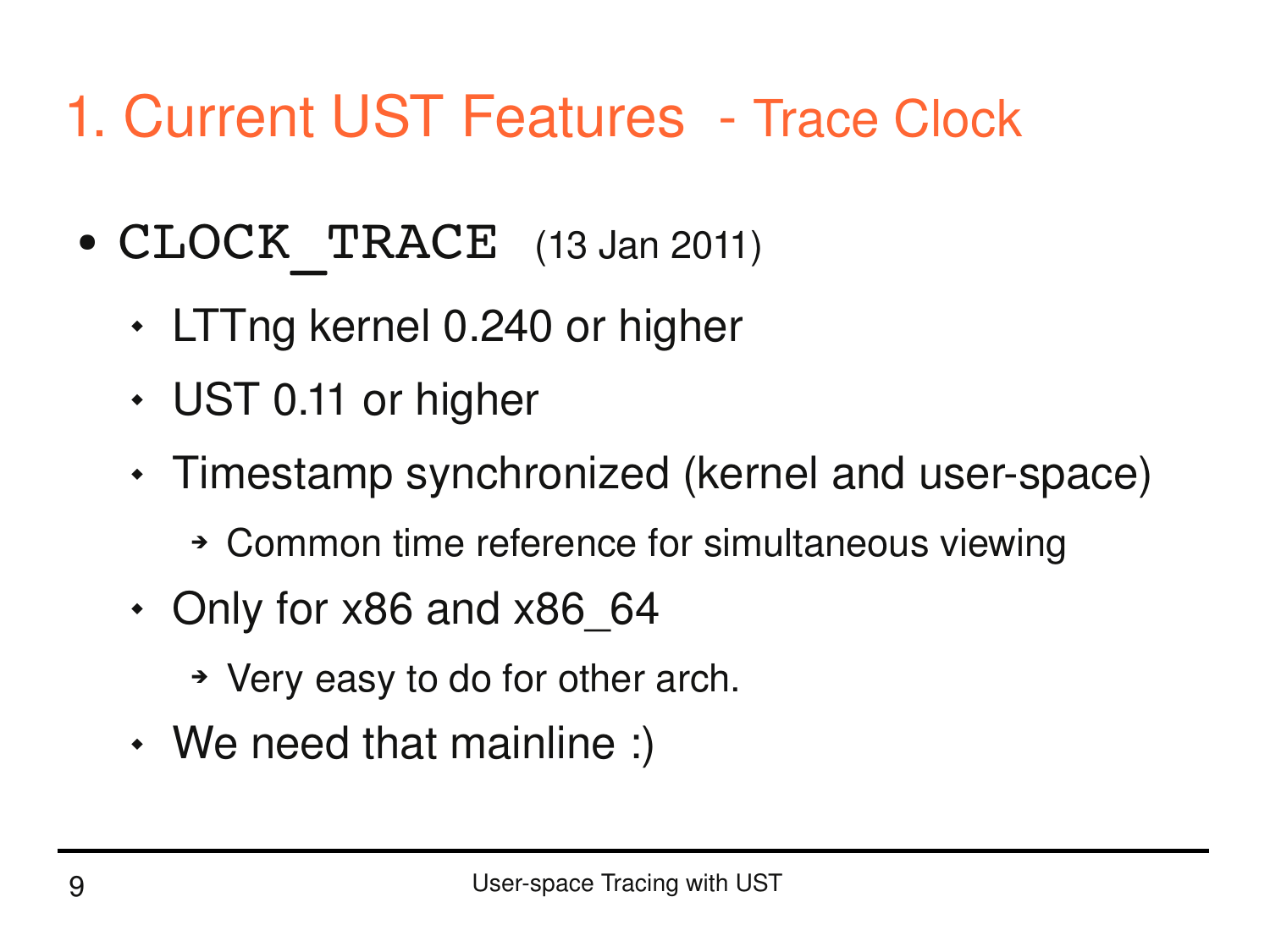# Current UST Features Interface Unification **Collaboration**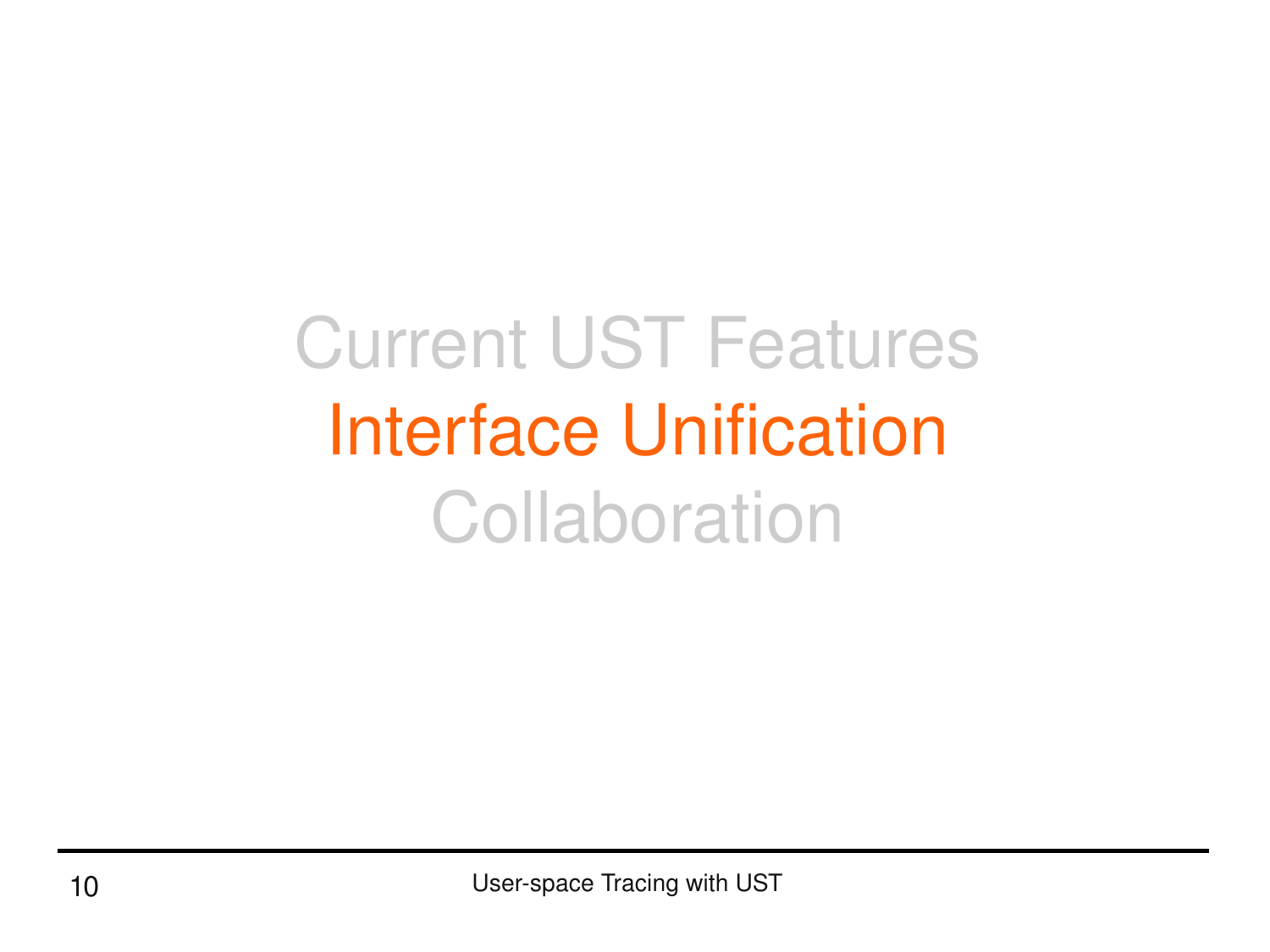### 2. Interface Unification

- Goals
	- 1. *One command to rule them all (usability!)*
	- 2. Merge kernel and user-space tracer interfaces
	- 3. Common fast time source
	- 4. Aim for production environment
	- 5. Security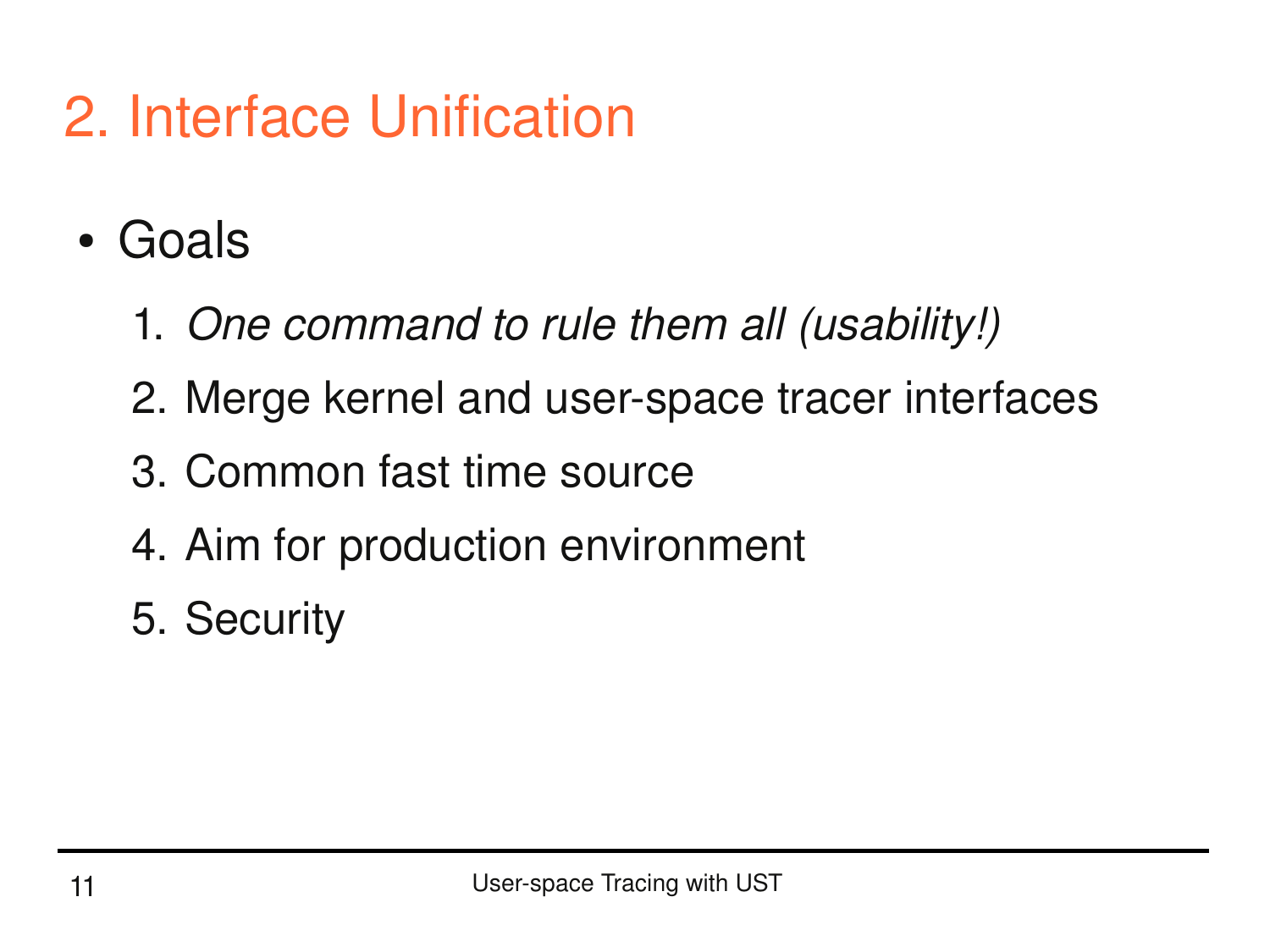#### 2. Unification – trace session daemon

- Introducing *ltt-sessiond* 
	- 1. Manage tracing sessions
	- 2. Manage consumers (UST and kernel)
	- 3. Security
	- 4. Thread/Process scaling
	- 5. LTTng and UST : merge and control
	- 6. Remote control and streaming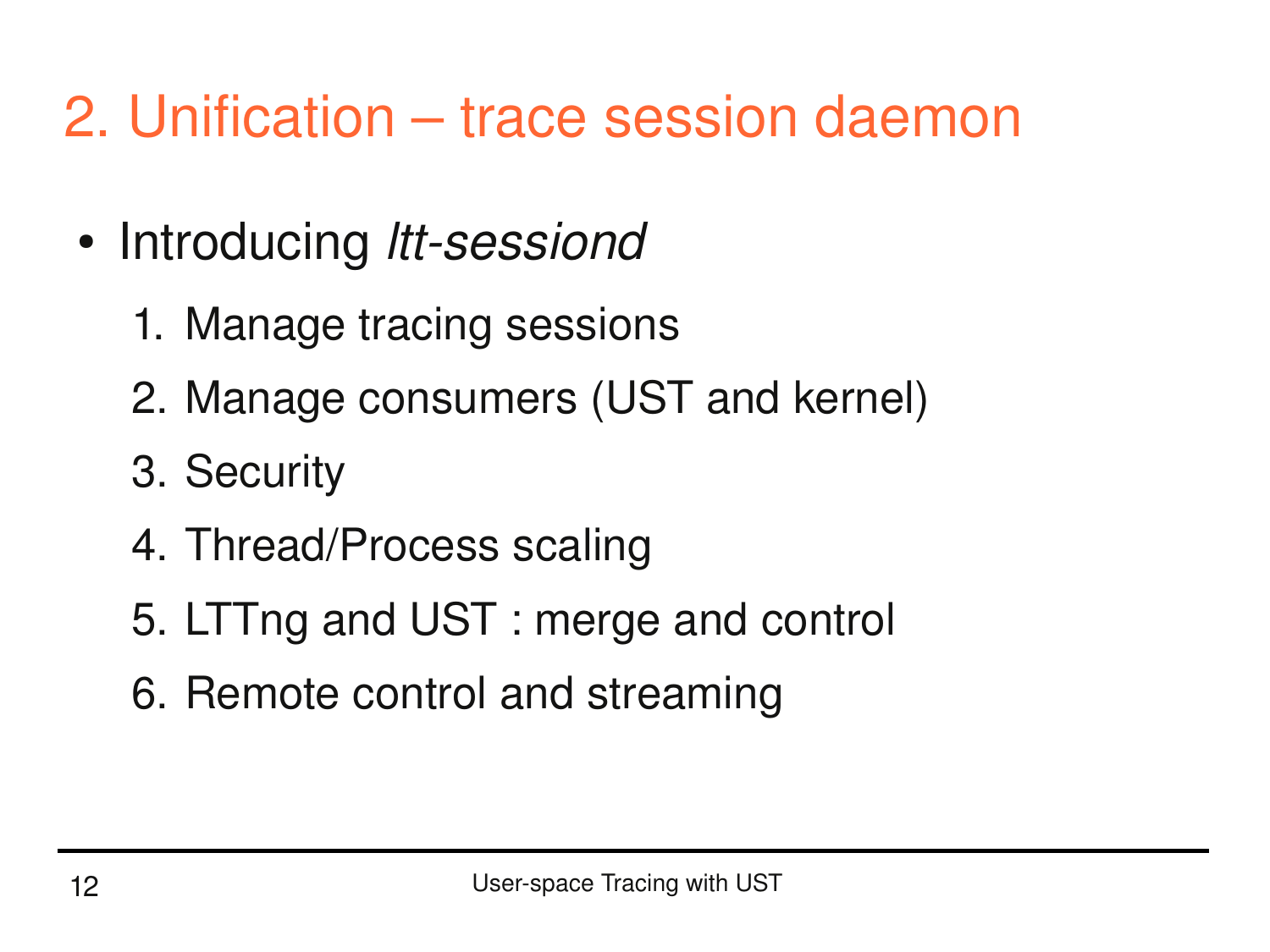- 2. Unification libittngctl
	- LTTng Control Library
		- 1. API for UST and kernel tracer control
		- 2. Uses *Itt-sessiond* for session

## Only a library is not enough right?!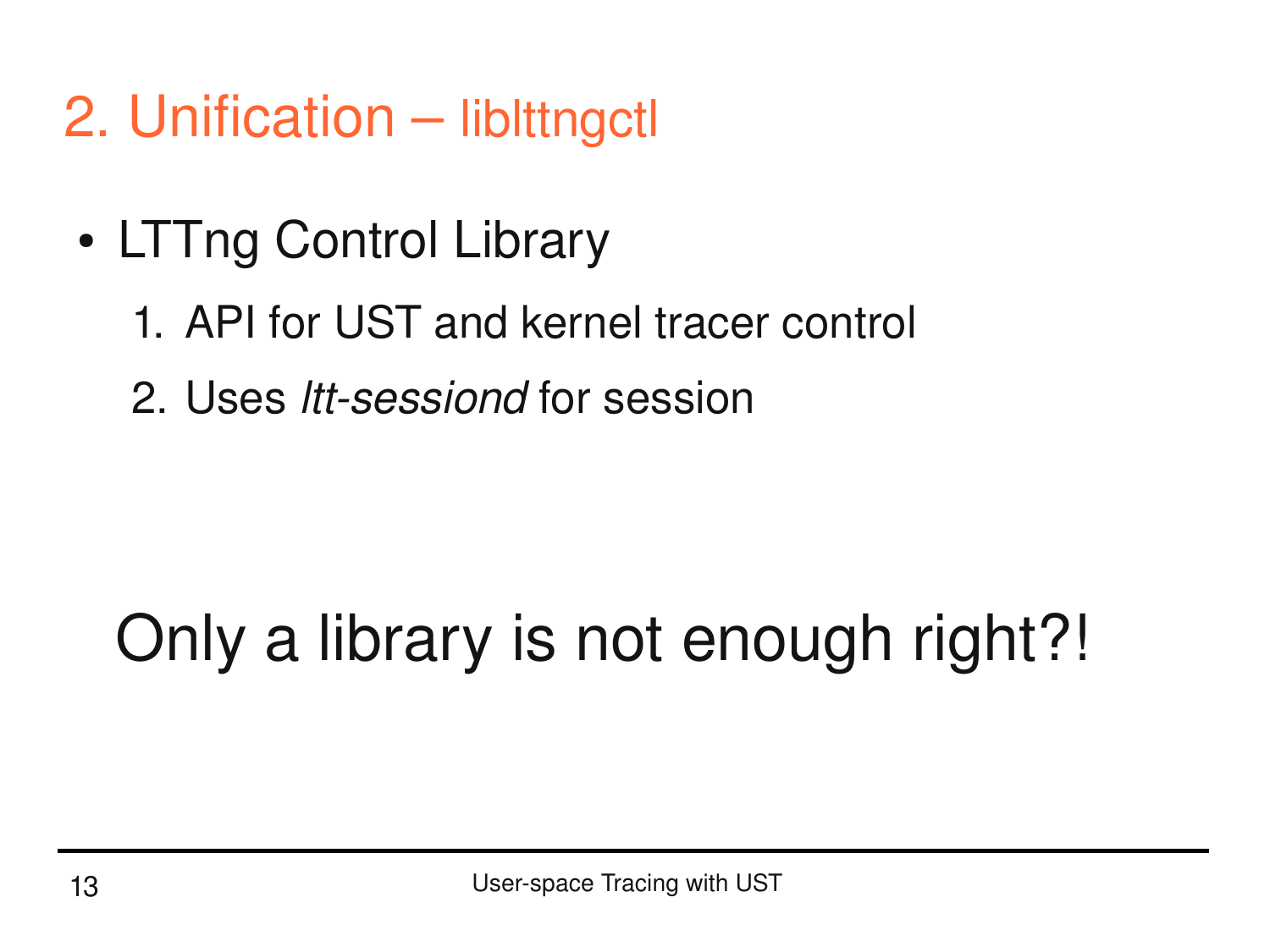- 2. Unification *lttng*
	- LTTng Control command line tool
		- $\cdot$  lttng is the tracer control tool
		- Uses *liblttngctl*
		- Replaces *ustctl* and *lttctl*
		- Main goal : *strace* alike tool (easy use)

Put this all together, we have ...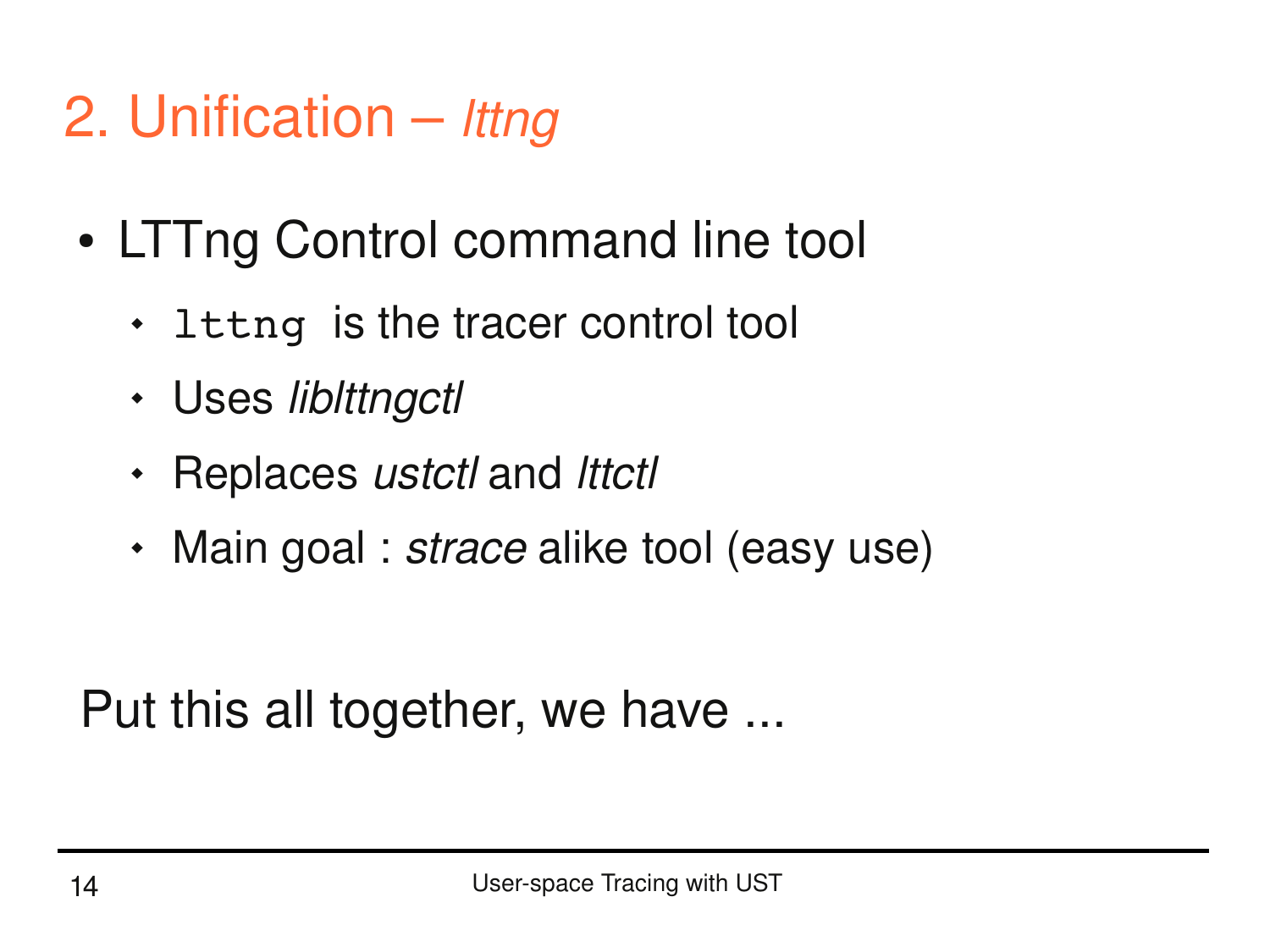#### 2. Unification - Itt-sessiond

#### **Big picture**

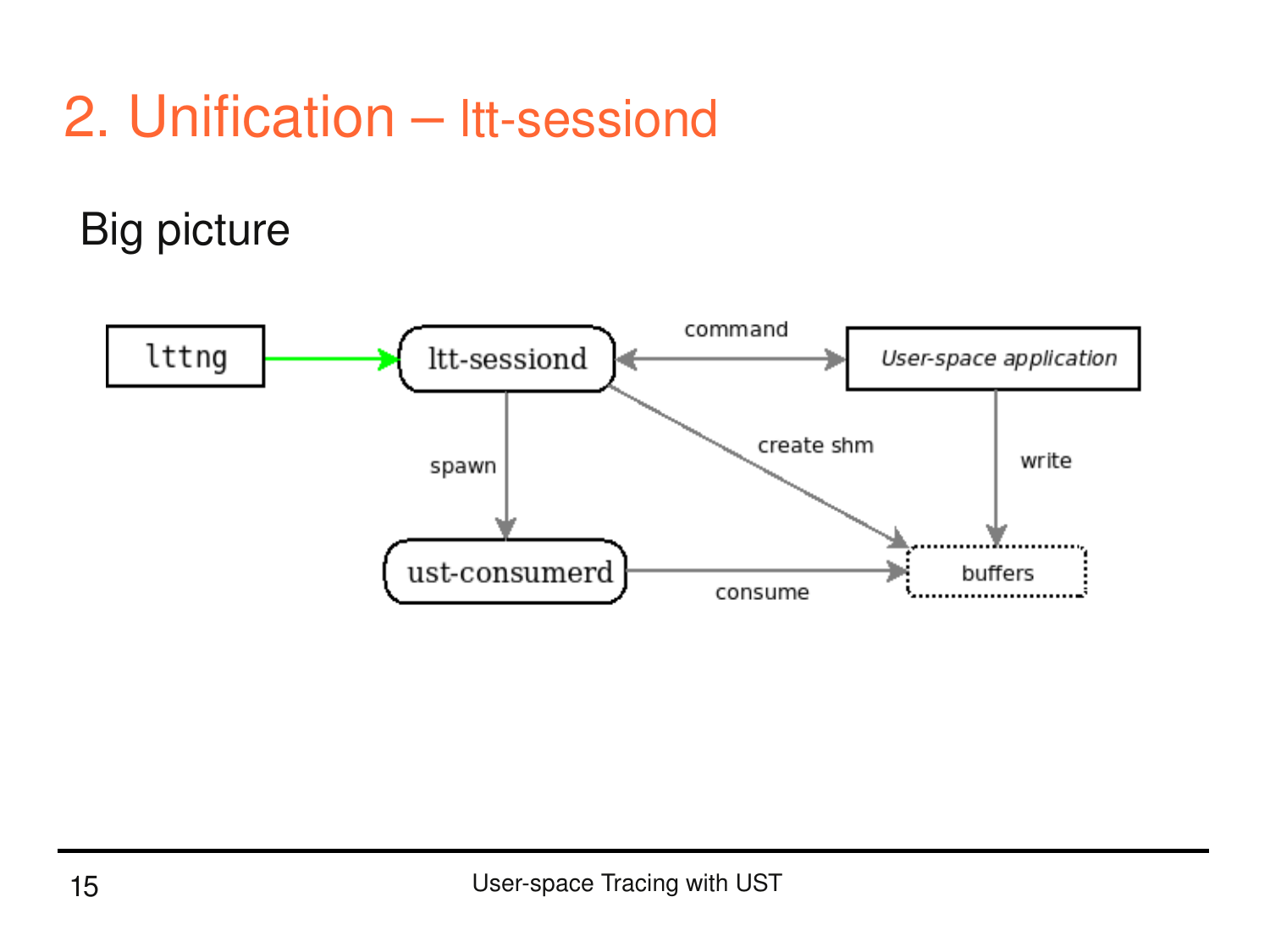#### 2. Unification - Itt-sessiond (3)

Multi-user case (normal user):

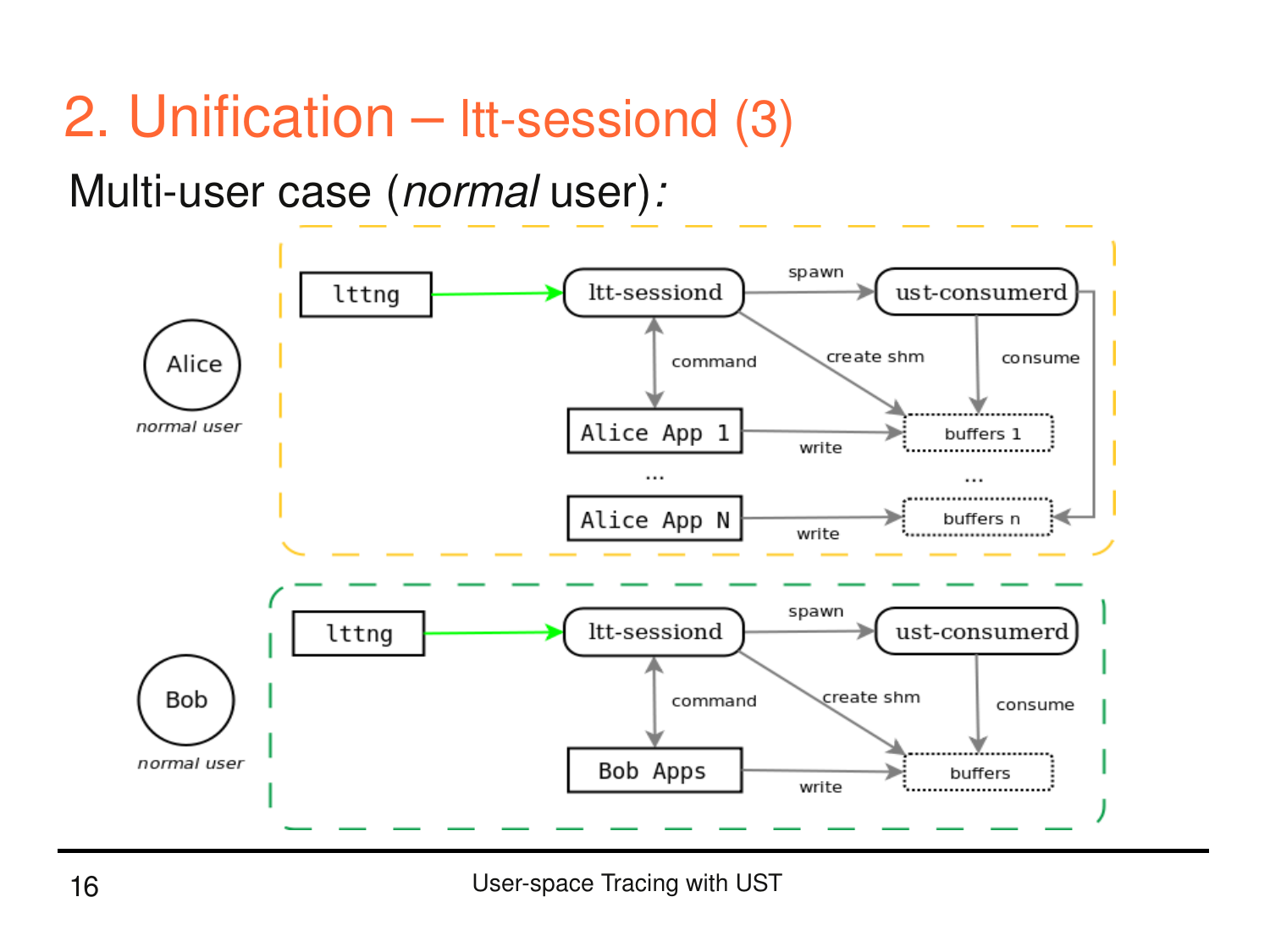#### 2. Unification - Itt-sessiond (2)

Multi-user case (tracing group):

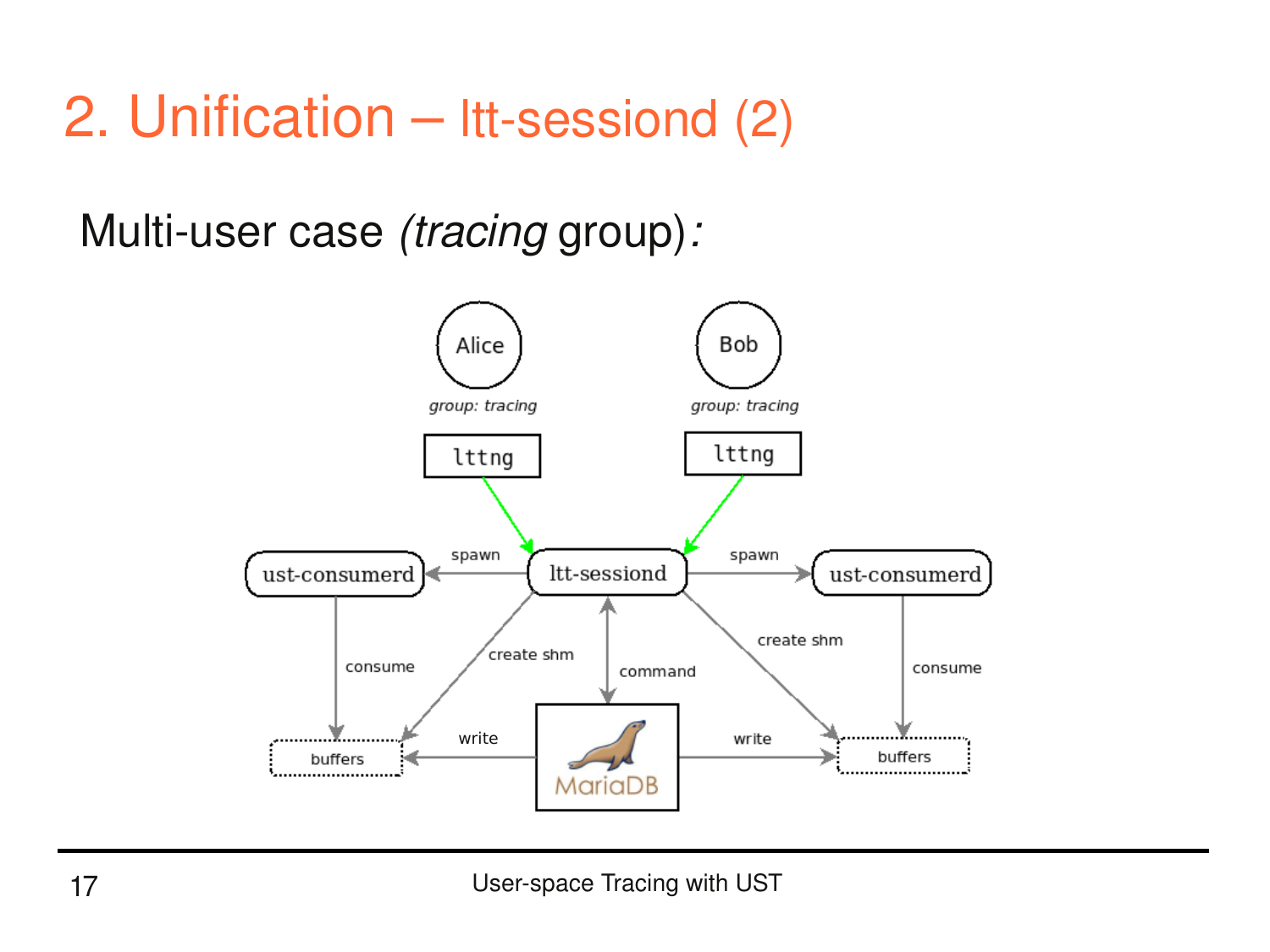#### 2. Unification - Itt-sessiond (4)

#### Kernel gets in!

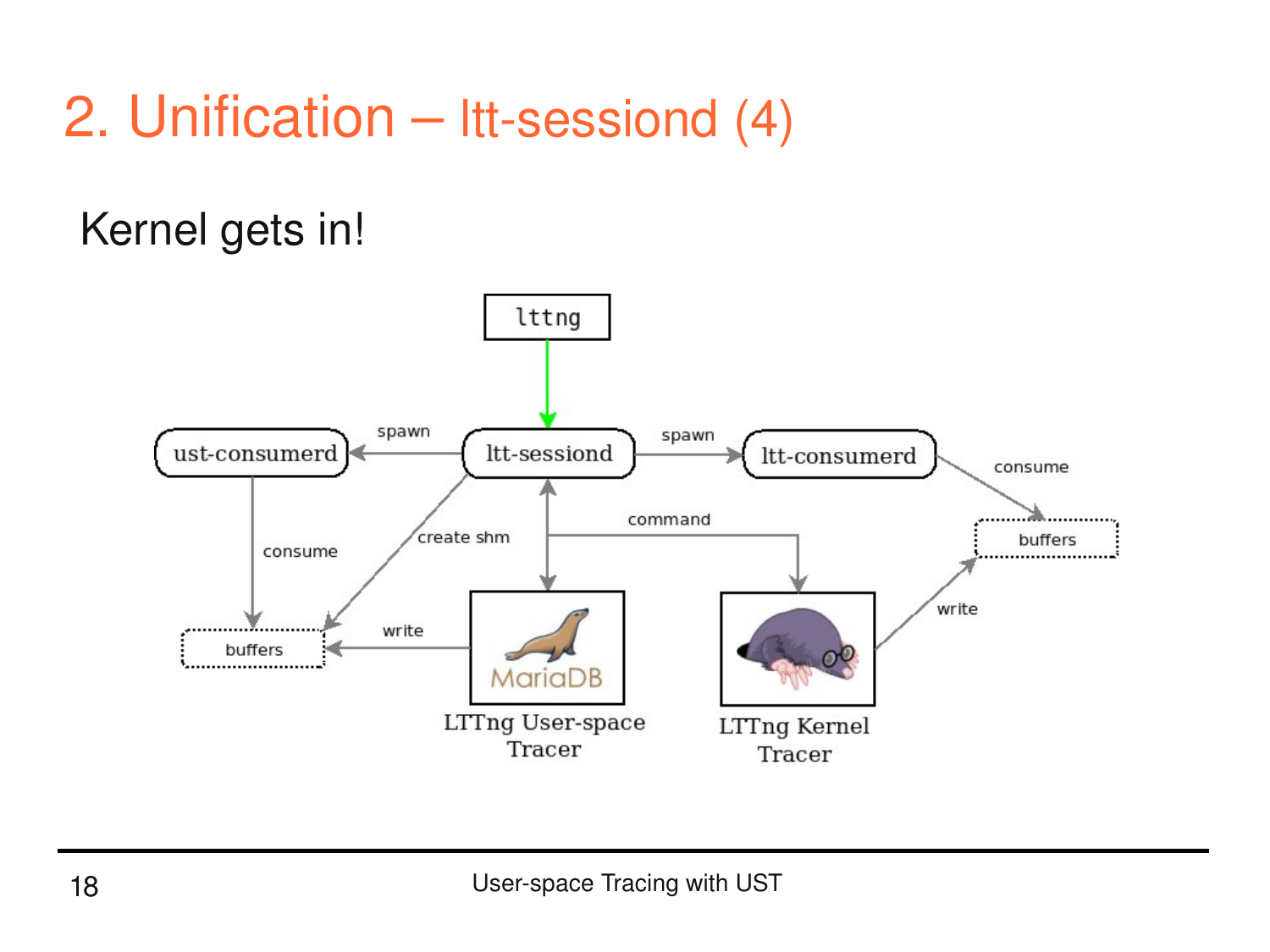# Current UST Features Interface Unification **Collaboration**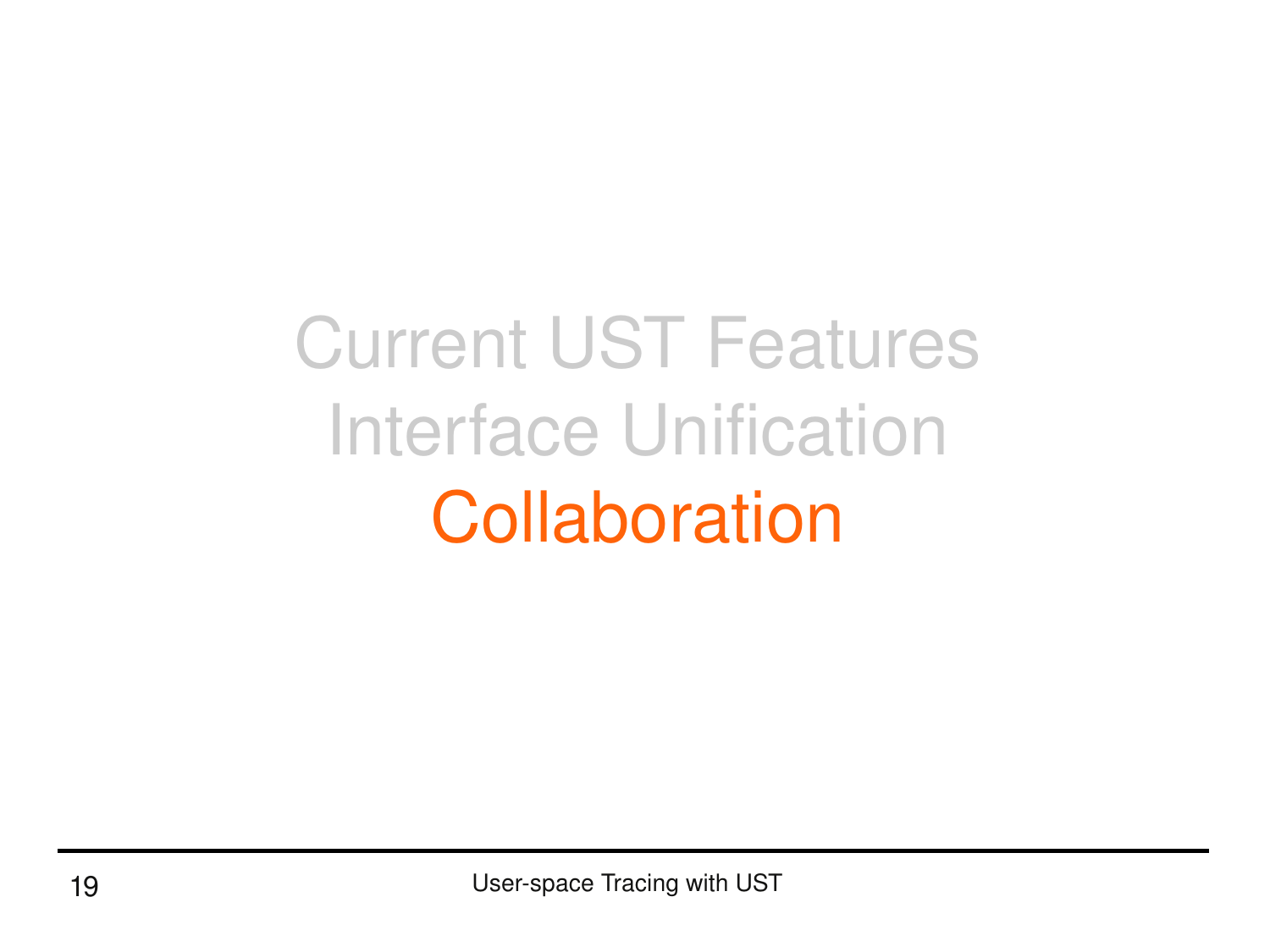#### 3. Collaboration – export

- User-space ringbuffer library
	- From LTTng kernel ringbuffer
- CTF (Common Trace Format)
	- Ericsson
	- Linux Foundation CELF Workgroup
	- Multi-Core Association Tool Infrastructure **Workgroup**